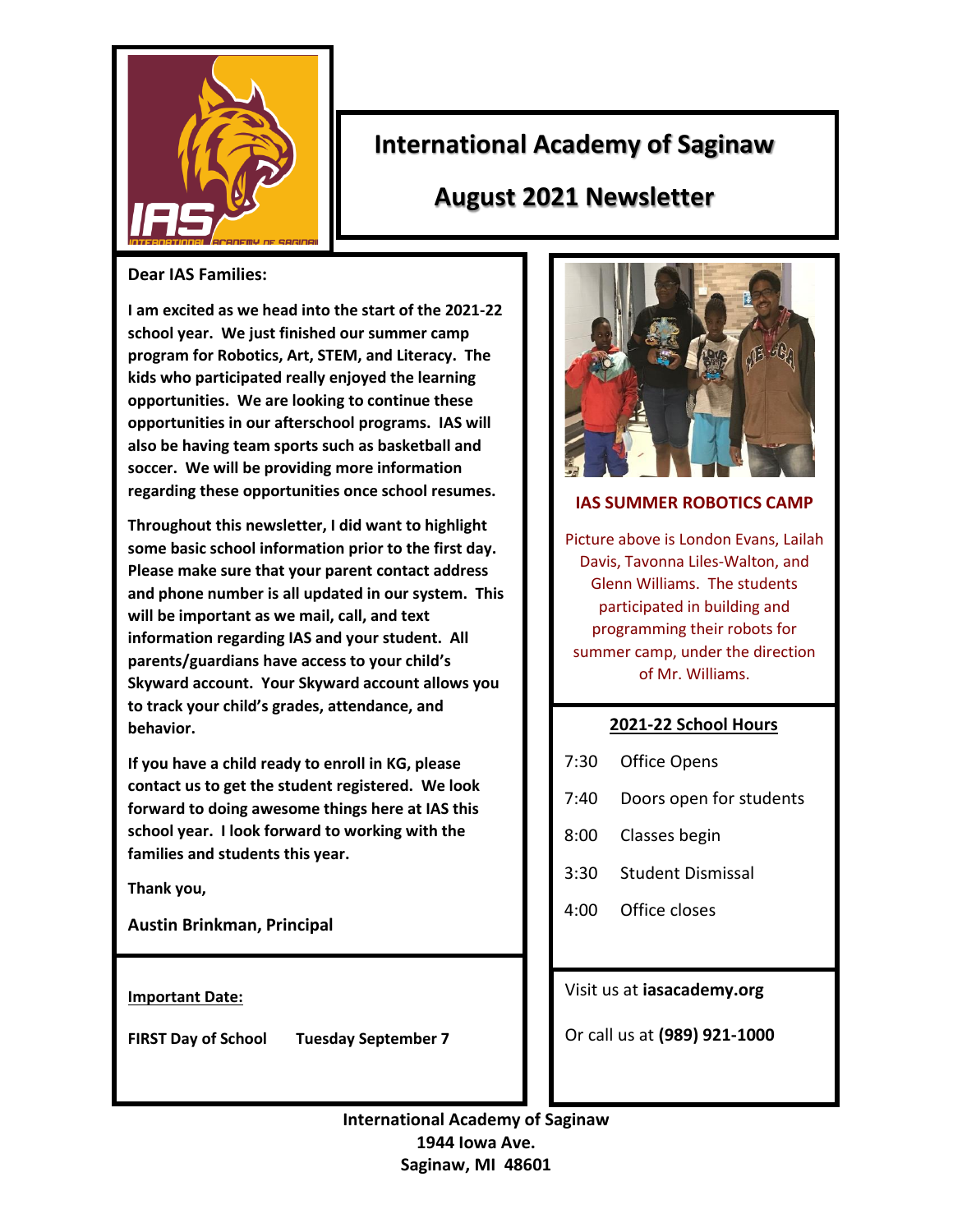## **2021-22 BUS TRANSPORTATION**

IAS offers door to door bus transportation. If your child needs transportation, please contact Ms. Guerra in the main office. There is a form to fill out that will need to be submitted to the transportation service. This service is free to all IAS students. This includes after school transportation to the Boys and Girls Club of Saginaw.

# **STUDENT UNIFORM REQUIREMENTS**

Students must follow the IAS uniform policy. Ultimately, it is the parent's/guardian's responsibility to plan and monitor their child's attire prior to the child's arrival at school. *Should a student arrive to school out of uniform, a phone call will be placed to parent to make arrangements for the appropriate uniform to be delivered to school.* IAS apparel may be worn as part of the school uniform**. Policy subject to change at the discretion of IAS administration.**

The following items are not allowed as part of attire on any school day

- **NO Hoodies**
- Leggings/Spandex/Joggers
- Sandals
- Short shorts or skirts
- Shirts that are above waist

# **Expected Uniform Dress Attire**

**Shirts:** Collar/Oxford/Polo/Turtleneck **Colors:** Black, Burgundy, White, Navy,

**Pants:** Uniform regular or cargo **(no jeans) Colors:** Khaki, Black, Burgundy, Navy

## **SKYWARD Student/Family Access**

You can now access all of your students grades and attendance through SKYWARD. The link to access the student/family access is on our schools website **iasacademy.org**.

You will need to select the **parent portal** option at the top of the webpage, to gain access to the **SKYWARD link**. When the log in page appears there is a drop down box below the username and password box that you will need to select **family/student access**.

Log in name is the first 5 letters of your last name, first 3 letters of first name, then add 3 zeros. If you have not yet done so, please call IAS (989) 921-1000 or contact your student's teacher for your SKYWARD password ID #.



**Pictured above is Tavonna Liles-Walton**. Operating her robot she built, through an obstacle course.

**International Academy of Saginaw 1944 Iowa Ave. Saginaw, MI 48601**